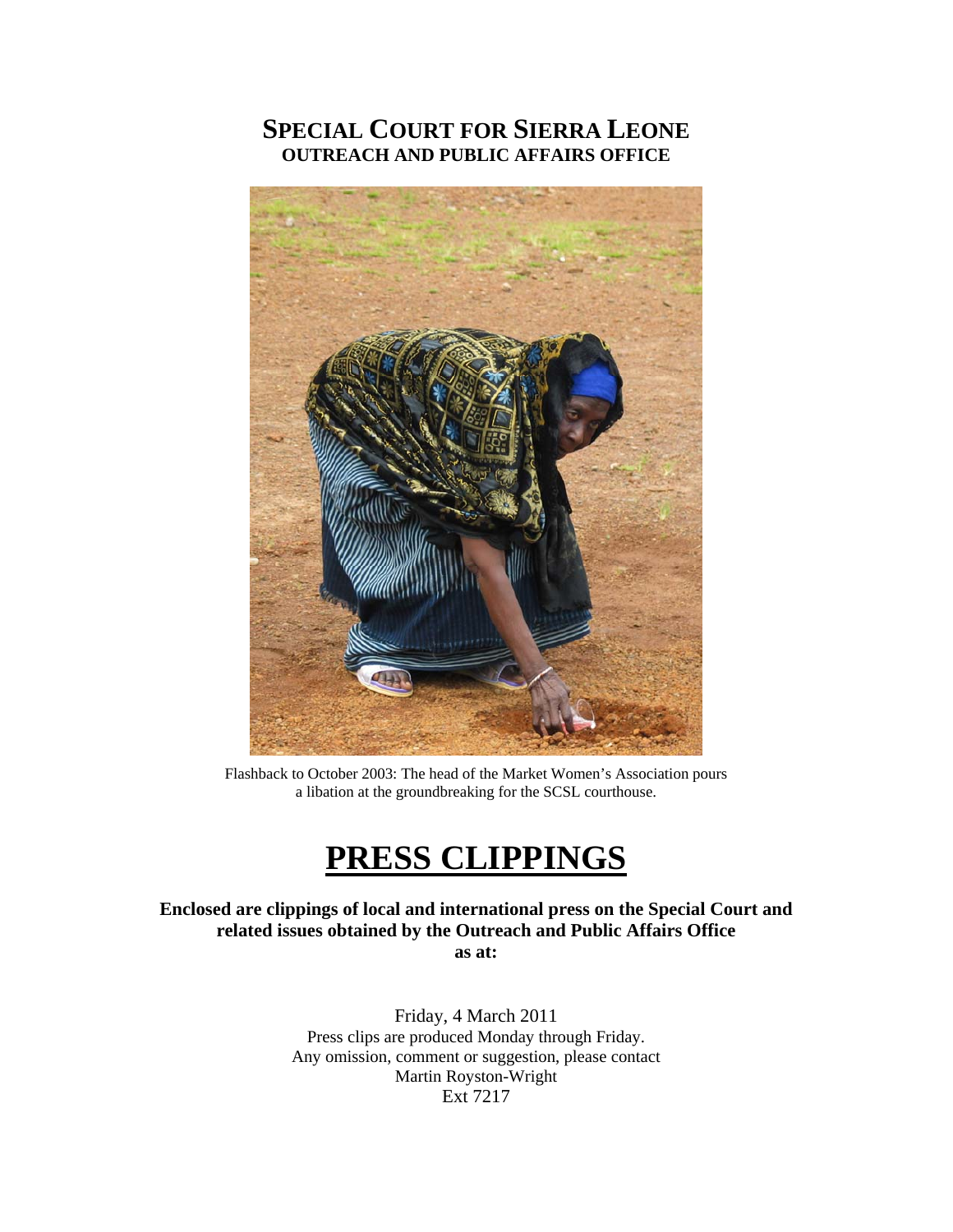| <b>Local News</b>                                                                             |             |
|-----------------------------------------------------------------------------------------------|-------------|
| Taylor Defence Scores Legal Victory / Awoko                                                   | Page 3      |
| <b>International News</b>                                                                     |             |
| Charles Taylor war Crimes Lawyer Allowed to Complete Case / Reuters                           | Page 4      |
| Appeals Court: Trial Judges at Charles Taylor War Crimes Trial Must Accept His Closing / AP   | Page 5      |
| Judges Allow Charles Taylor's Closing Arguments / AFP                                         | Page 6      |
| Appeals Chamber Directs Trial Chamber to Accept Defense Final Brief / CharlesTaylorTrial.org  | Pages 7-8   |
| UN Transfers Security for Sierra Leone War Crimes Court to local Authorities / UN News Centre | Page 9      |
| UN Withdraws Security Guards from Special Court for Sierra Leone / Xinhua                     | Page 10     |
| Former Special Court Prosecutor Once Considered Indicting Gadhafi / VOA                       | Pages 11-12 |
| JCE: Just Convict Everyone? / Radio Netherlands                                               | Pages 13-14 |
| Man on Trial Over OAP Sex Attacks / UKPA                                                      | Page 15     |
|                                                                                               |             |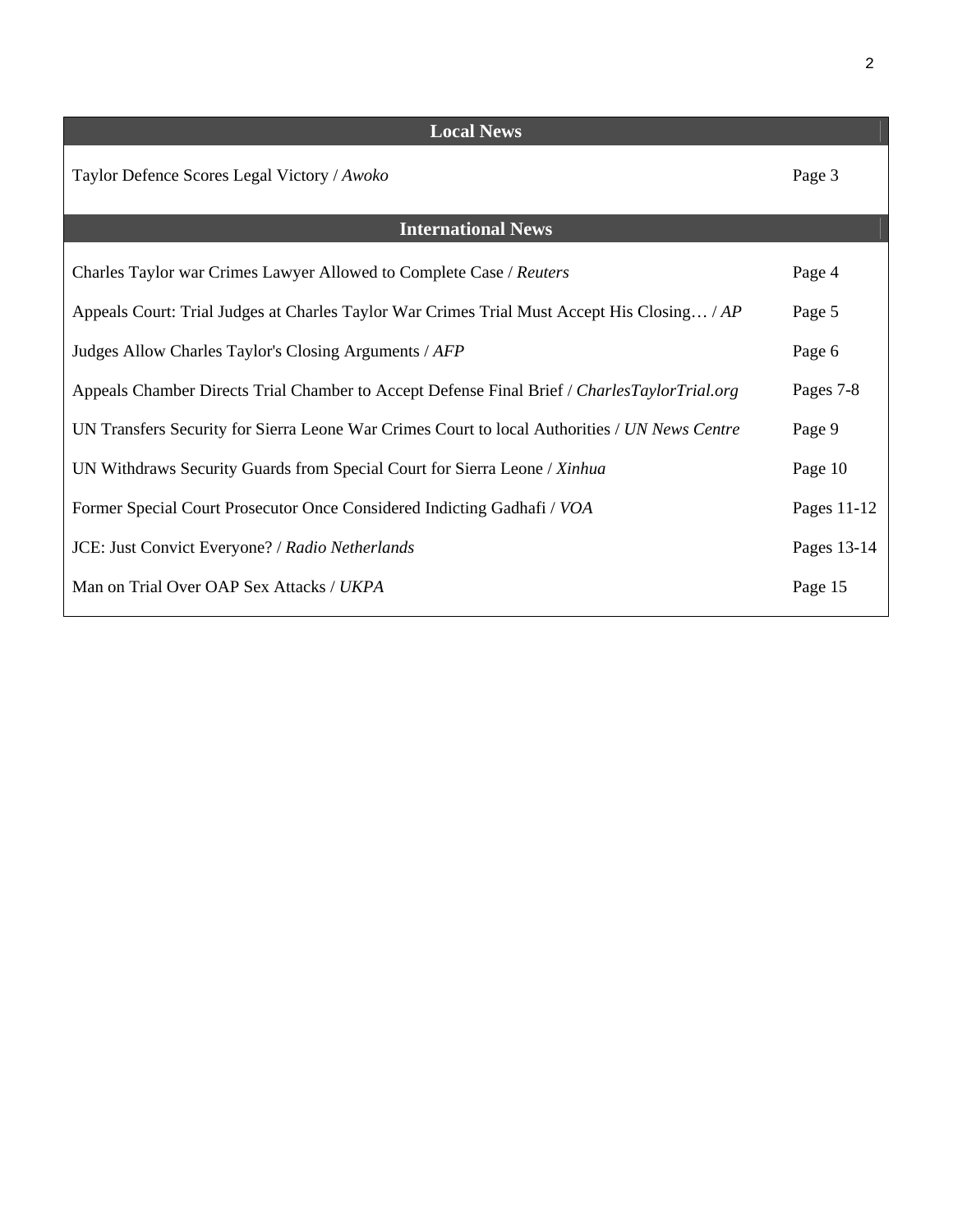#### Awoko Friday, 4 March 2011

# or Defence scores legal victo

he Defence team of former Liberian leader Charles Ghankay Taylor yesterday scored a moral and legal victory as the Appeals Chamber of the Special Court ordered the Trials Chamber to reverse its earlier decision not to accept the final arguments of Taylor's lawyers because they were filed late and they exceeded the limit ordered by the court.

The Appeals Chamber with its five Judges including Justice Jon Kamanda as President, Justice Emmanuel Ayoola, Justice Renate Winter, Justice Shireen Avis Fisher and Justice George Gelaga

King, in their ruling concluded that "had it been established that the accused understood and agreed with the representations and actions of his counsel and understood that the consequences of that argument constituted a waiver of his right to present written and oral arguments, then there would have been no error in that the accused had forfeited his opportunity to file a final trial brief and the trial chambers refusal to accept the deficient filing would have been justified. However in the face of the silence of the Accused, and given the ambiguous and contradictory representations made on his behalf,

the conclusion that the Accused had waived his right to have his written final arguments considered by the court was an error of fact which, if uncorrected, could occasion a miscarriage of justice. To rule otherwise would be to disadvantage the uninformed Accused for the actions of his counsel, which would be unfair, particularly as there are other means by which the Trial Chamber can sanction Counsel without affecting the Accused's fundamental rights."

The Judges of the Appeals Chamber therefore granted the motion and reversed the decision of the Trial Chamber.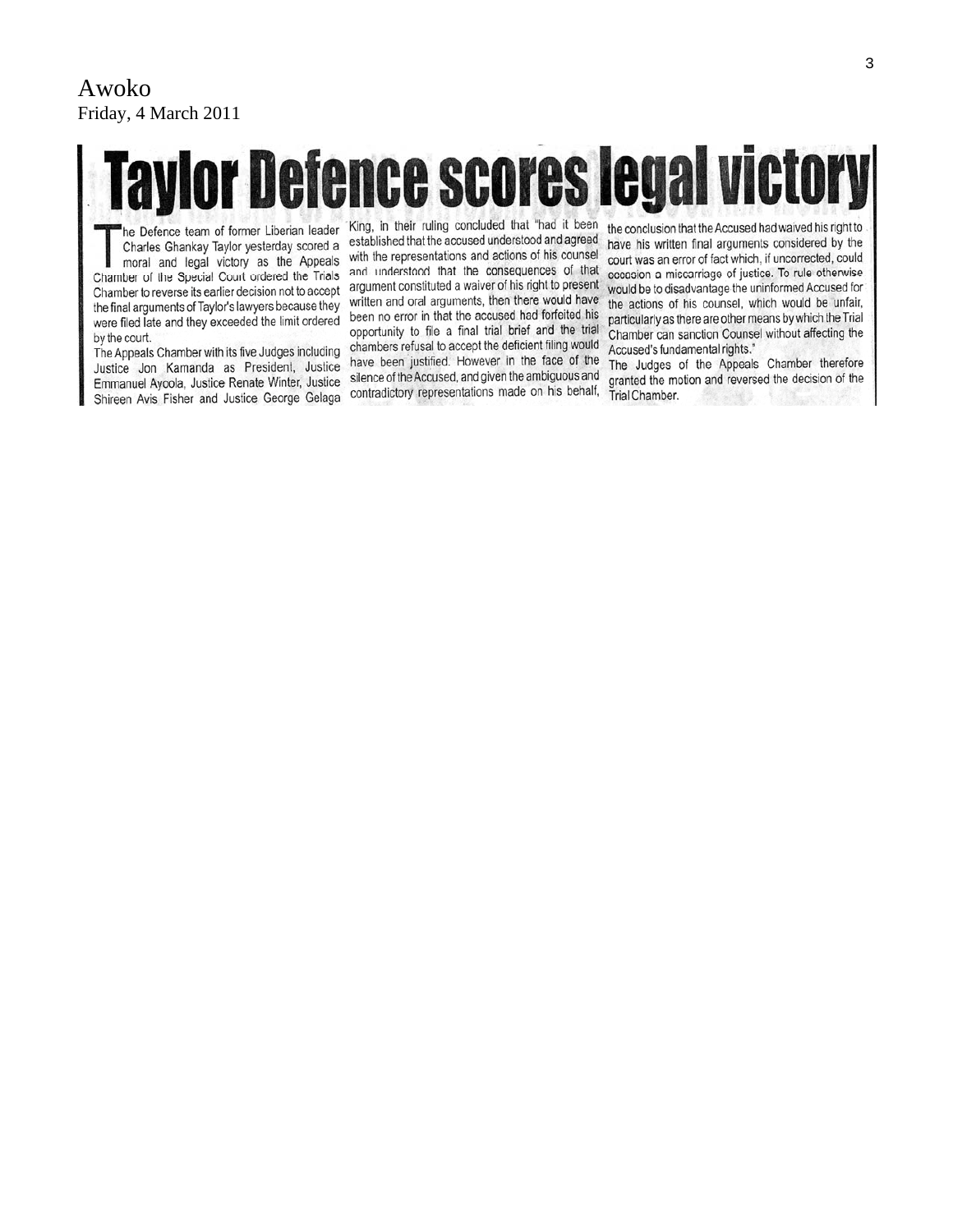#### **Charles Taylor war crimes lawyer allowed to complete case**

AMSTERDAM (Reuters) - Former Liberian president Charles Taylor's defence team will be allowed to file a crucial case summary, the Sierra Leone war crimes court ruled on Thursday, ordering a new hearing for its closing arguments.

The trial of Taylor, the first African leader to stand trial for war crimes, has dragged on for more than three years at the Special Court for Sierra Leone in The Hague and had been scheduled to end last month with closing arguments from the prosecution and defence.

But defence lawyer Courtenay Griffiths stormed out of court in protest after judges refused to accept an overdue filing of his final 547-page case summary and eventually won the right to appeal the ruling preventing the filing of the document.

Taylor has denied 11 charges of instigating murder, rape, mutilation, sexual slavery and conscription of child soldiers during a brutal civil war in Sierra Leone in 1991-2002.

Appeals judges said in their ruling on Thursday that failure to accept the filing of the summary could lead to "a miscarriage of justice" and directed the court to accept the document.

They also directed the court to set a date to hear the defence's closing oral arguments.

Griffiths had argued that Taylor was being denied a fair trial by the court's refusal to accept the document and both he and Taylor boycotted the prosecution's closing arguments over two days last month.

In response to his boycott, judges started disciplinary proceedings against Griffiths, warning that he could be removed as Taylor's lawyer or fined.

But in an unusual twist last week, one of the court judges, Julia Sebutinde, refused to attend a disciplinary hearing on February 25, saying she was opposed to punishing Griffiths.

The defence has since lodged a motion to dismiss the disciplinary action, but the court is still to decide what step it will take next.

(Reporting by Aaron Gray-Block; Editing by Jon Hemming)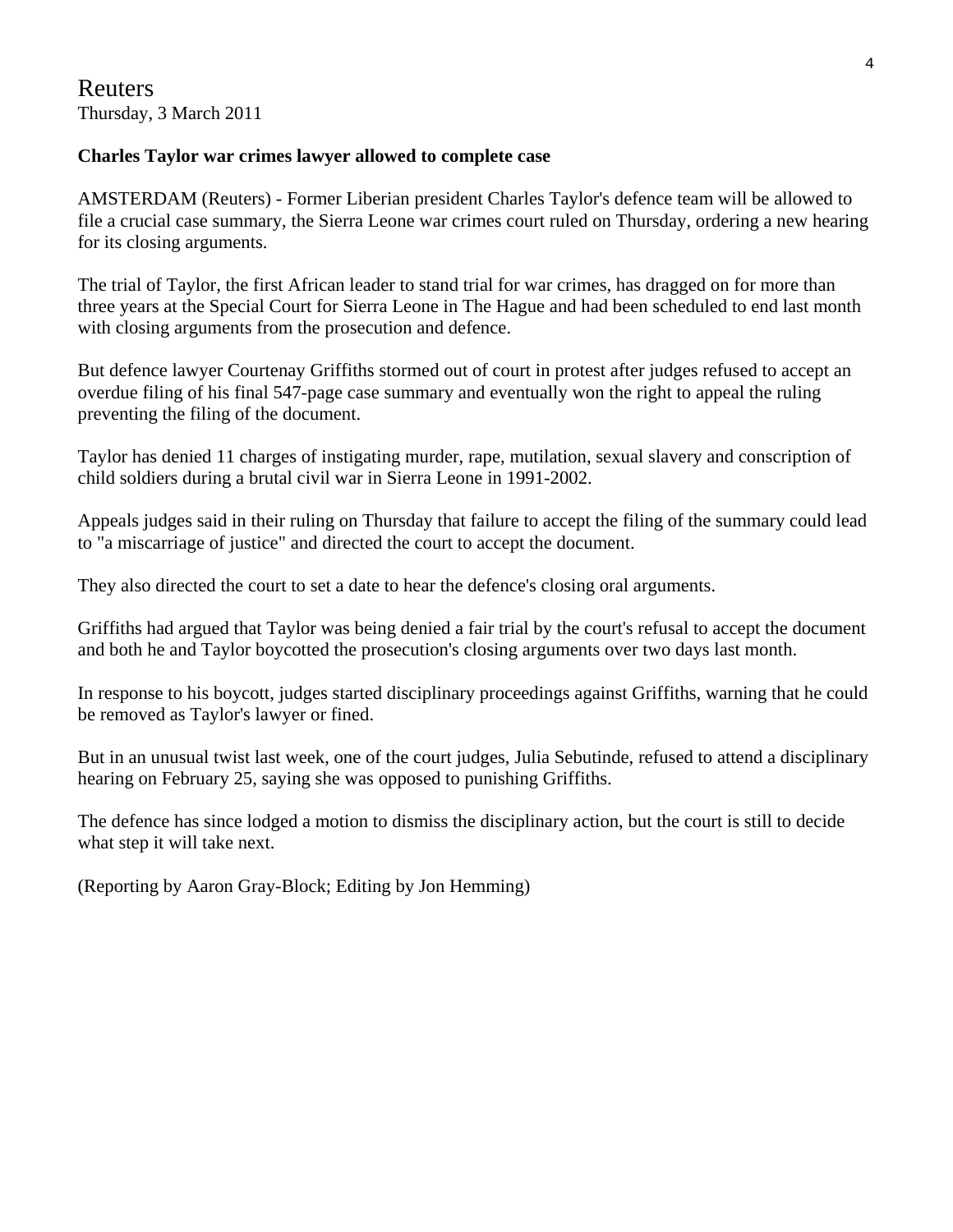#### Associated Press Thursday, 3 March 2011

#### **Appeals court: Trial judges at Charles Taylor war crimes trial must accept his closing summary**

By The Associated Press (CP)

LEIDSCHENDAM, Netherlands — Appeals judges say a trial panel at the Special Court for Sierra Leone must accept former Liberian President Charles Taylor's final written summary of the case, even though it was filed three weeks late.

Taylor's lawyer had argued he could not file it on time because the court had not ruled on several motions.

The former president and his British lawyer both boycotted closing arguments in court following the rejection of the written summary.

Taylor has pleaded innocent to 11 charges alleging that he armed and supported murderous rebels in Sierra Leone's civil war in return for so-called "blood diamonds."

The appeals panel ruled Thursday that trial judges failed to check if Taylor understood the consequences of refusing to file the final brief on time.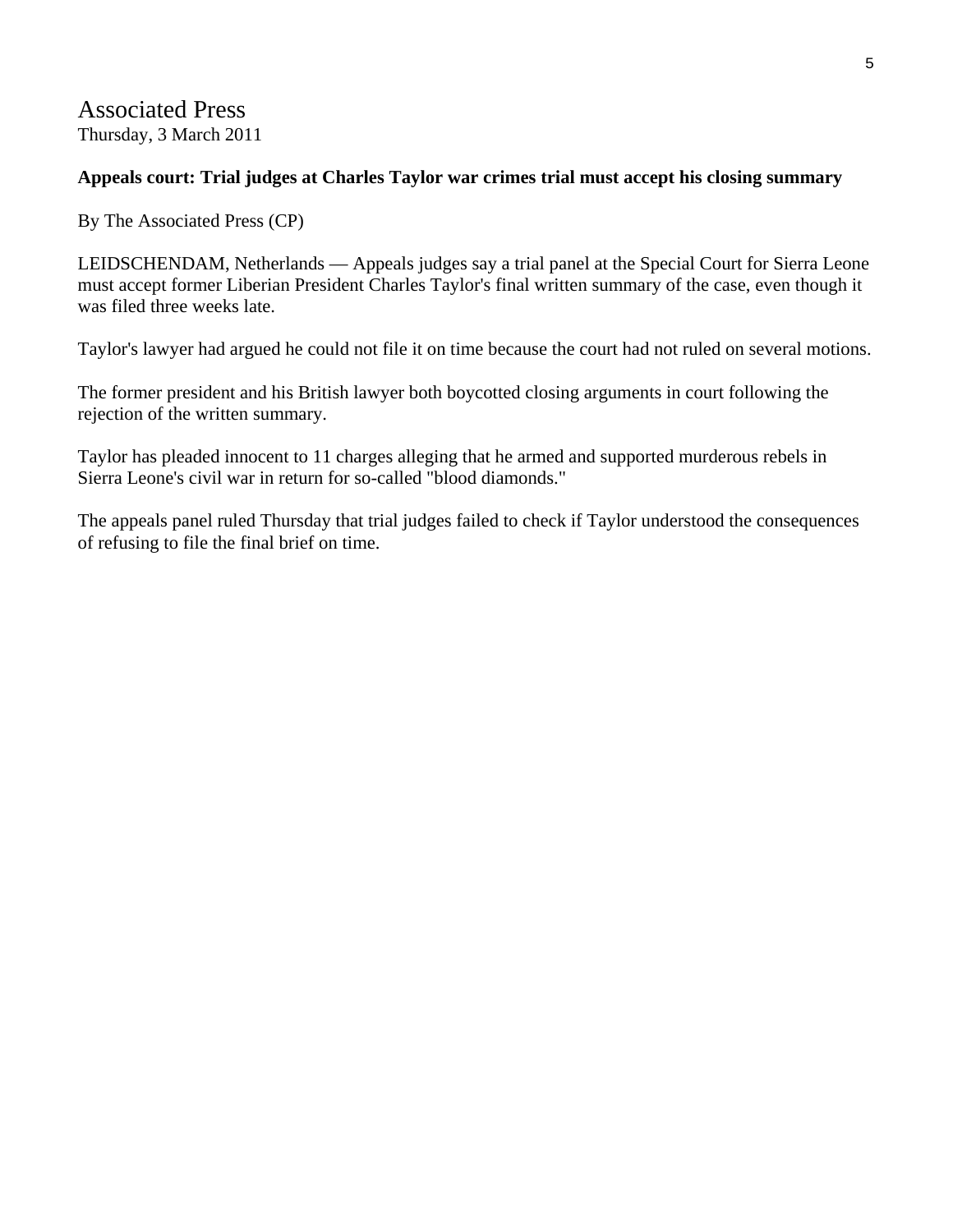## Agence France-Presse

Thursday, 3 March 2011

#### **Judges allow Charles Taylor's closing arguments**

THE HAGUE — Appeals judges on Thursday said Liberian ex-president Charles Taylor should be given a chance to make a statement at the conclusion of his three-year-old war crimes trial.

The trial chamber last month refused to accept Taylor's closing brief, which was filed late, prompting him to boycott the proceedings in protest on the day set aside for his closing statement.

The appeals chamber of the Special Court for Sierra Leone said Thursday that their colleagues in the trial chamber had erred in failing to ascertain whether Taylor fully understood the gravity of such a boycott, adding that a closing statement was a "fundamental right" of any accused.

Taylor's waiver had been communicated through his lawyer, Courtenay Griffiths.

"The trial chamber did not establish that there was a knowing, intelligent and voluntary waiver by the accused (Taylor)," the appeals judges said.

Their failure "could occasion a miscarriage of justice".

"The accused's final trial brief is ordered accepted... and the trial chamber is instructed to expeditiously set a date to hear the defence closing argument," said the ruling.

On February 11, the day the trial was scheduled to close after three years of arguments and evidence, judges instead adjourned the case pending the appeals ruling finally rendered on Thursday.

Taylor, 62, has pleaded not guilty to 11 counts of war crimes and crimes against humanity on allegations of arming Revolutionary United Front rebels who killed and maimed Sierra Leone citizens.

The Sierra Leone civil war claimed some 120,000 lives in the 10 years to 2001, with RUF rebels, whom prosecutors described as Taylor's "surrogate army", mutilating thousands of civilians by hacking off their limbs.

Taylor and his lawyer were absent for the last two days of hearings in protest against the judges' refusal to accept his filing, 20 days late, of a final trial brief -- a summary of the defence's evidence.

Griffiths faces disciplinary sanctions for the walkout.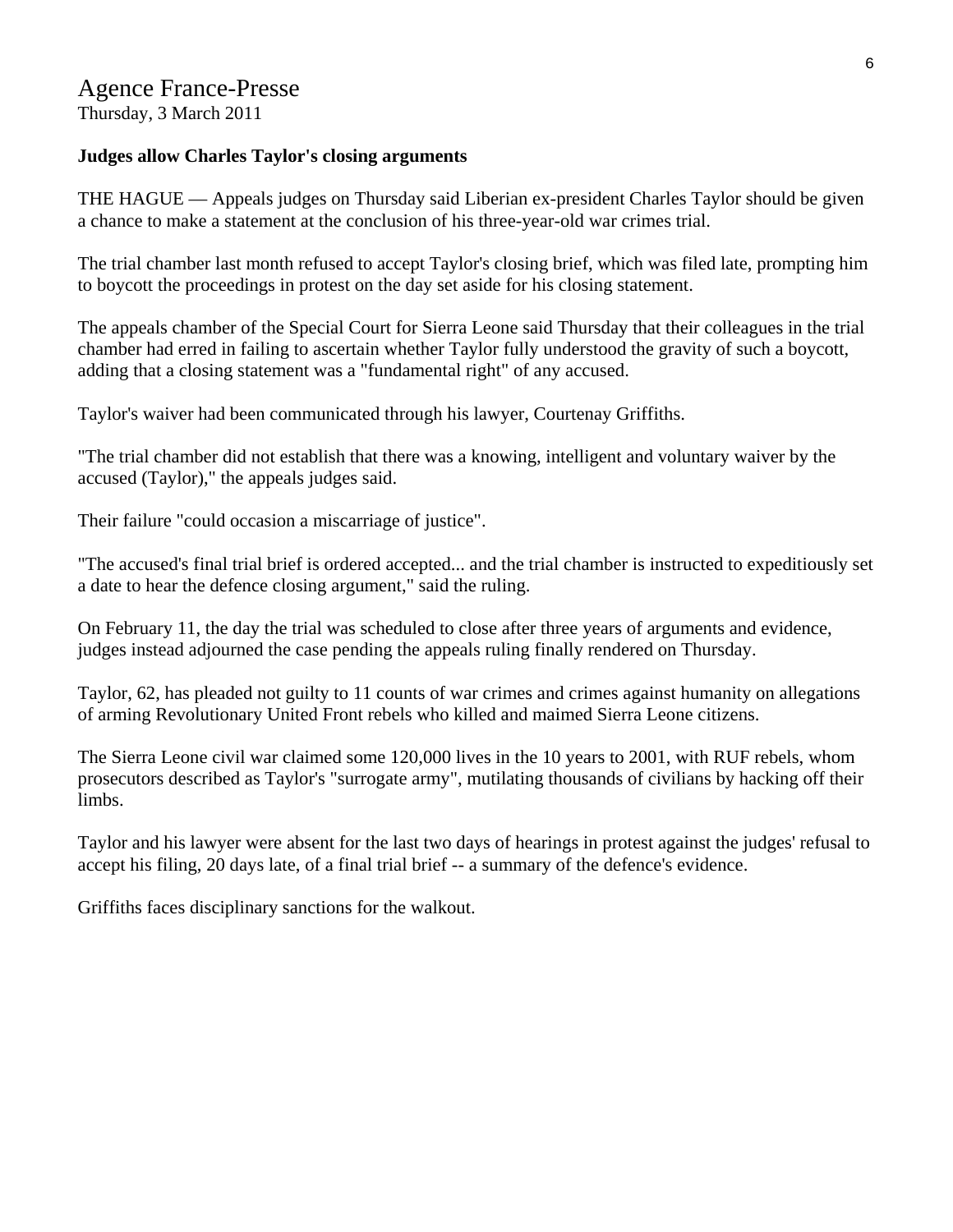#### CharlesTaylorTrial.org Thursday, 3 March 2011

#### **Appeals Chamber Directs Trial Chamber to Accept Defense Final Brief And Schedules Defense Closing Argument**

#### Alpha Sesay

Today, Appeals Chamber judges at the Special Court for Sierra Leone issued a decision granting an appeal by Charles Taylor's defense team. The Appeals Chamber judges reversed the decision of the Trial Chamber to reject the defense final brief and also ordered the Trial Chamber to schedule a date and time for Mr. Taylor's defense to make their closing argument.

Mr. Taylor's trial, which has seen dramatic scenarios unfold recently, was supposed to have been completed in early February after closing arguments by all parties. However, the closing arguments did not take place as Mr. Taylor's defense lawyers made a boycott after the Trial Chamber judges rejected the defense final brief on the grounds that it had been filed 20 days after the due date of January 14, 2011. Mr. Taylor's lead defense counsel, Courtenay Griffiths, said then that if the defense final brief was not accepted, he saw no role for himself and his client in the proceedings. Mr. Griffiths eventually walked out of court and, together with Mr. Taylor, stayed away from the Prosecution's closing arguments. The Trial Chamber later granted the defense leave to appeal the decision rejecting their final brief. Defense lawyers eventually filed an appeal before Appeals Chamber judges of the Special Court.

The Appeals Chamber of the Court, made up of five judges, today issued a decision on the matter. In the decision, the Appeals Chamber judges discussed the decision in the light of Mr. Taylor's fair trial rights as an accused as well as drawing a line between the actions of his counsel and his own approval of those actions.

"The right to be heard at the conclusion of the trial is the right of the accused, not his Counsel...it is the discretion of the accused that must be exercised, not his Counsel," Appeals Chamber judges said in the decision.

The Appeals Chamber judges said that if it were not for the fundamental rights of the accused, the Trial Chamber would have been right to conclude that the defense final brief was filed out of time and would not be accepted.

The Appeals Chamber judges noted that "had the fundamental rights of the accused not been at issue...the Trial Chamber would have committed no error in concluding that the defense had forfeited its opportunity to file the final brief as ordered and had no right to file at a latter date of its own choosing."

"However, when...the forfeiture signifies a waiver of a fundamental right of the accused, there is an obligation on the Court to assure itself that the accused understands that the consequences of the actions and representations of Counsel could be construed to be a waiver of the accused's right to be heard and to defend at the conclusion of the trial," they added.

According to the Appeals Chamber judges, the Trial Chamber judges acted unreasonably when they concluded that the silence of Mr. Taylor meant he agreed with his lawyer's actions and that he understood that by such silence, he was waiving a fundamental right to present his defense.

The Trial Chamber judges erred when they "did not establish that there was a knowing, intelligent and voluntary waiver by the accused."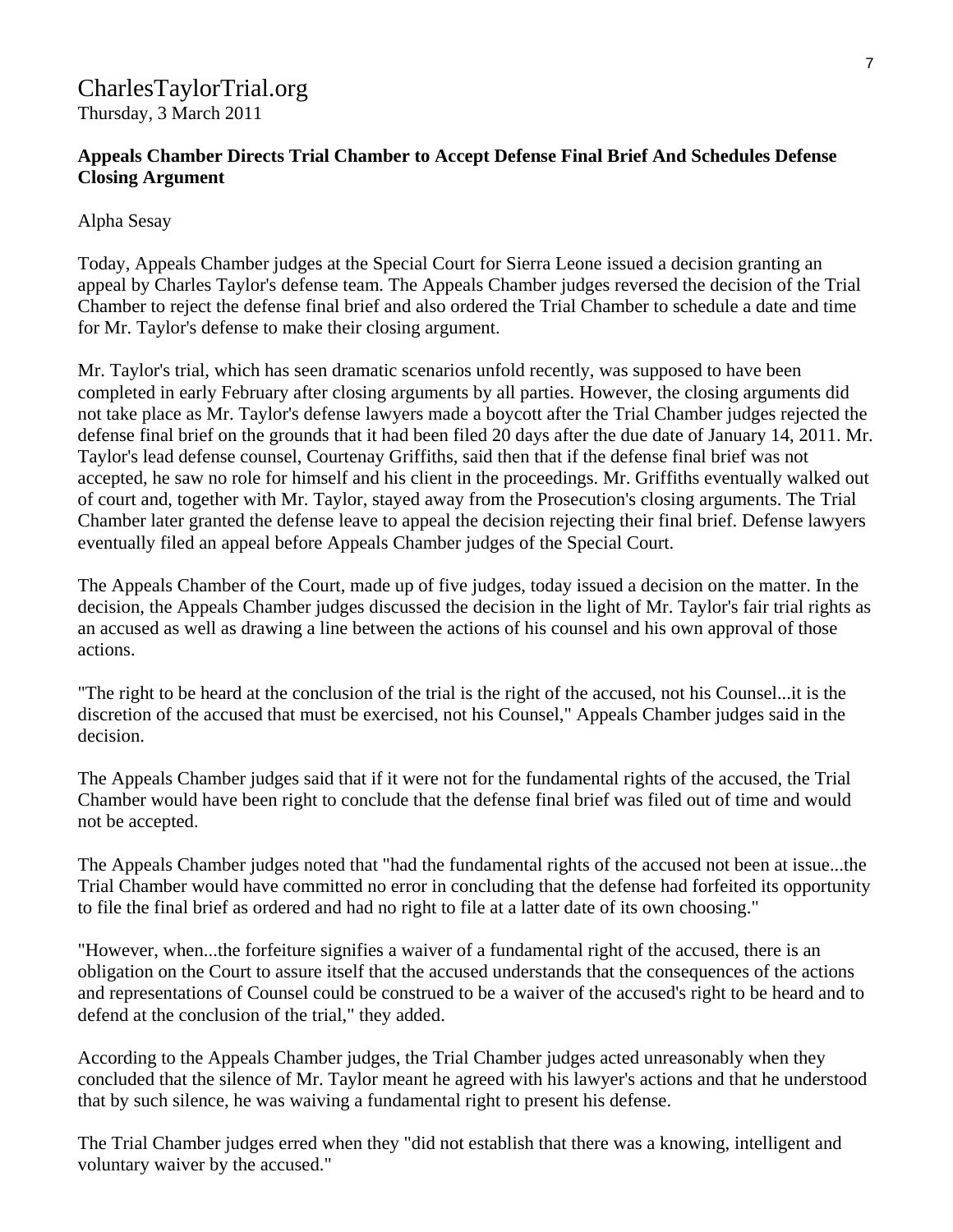The Appeals Chamber judges noted that right through the process, the accused was silent and such silence should not have been construed as giving his consent to what his lawyer did.

"In the face of the silence of the accused...the conclusion that the accused had waived his right to have his written final argument considered by the court was an error of fact which, if uncorrected, could occasion a miscarriage of justice," the Appeals Chamber said.

"To rule otherwise would be to disadvantage the uninformed accused for the actions of his Counsel, which would be unfair, particularly as there are other means by which the Trial Chamber can sanction Counsel without affecting the accused's fundamental rights."

The Appeals Chamber judges concluded that "the accused's final trial brief is ordered accepted...and the Trial Chamber is instructed to expeditiously set a date to hear the defense closing argument and rebuttal arguments of the Prosecution and the Defense."

The Trial Chamber will communicate with both prosecution and defense on when the court will reconvene to hear the defense closing arguments as well as rebuttal arguments from both parties.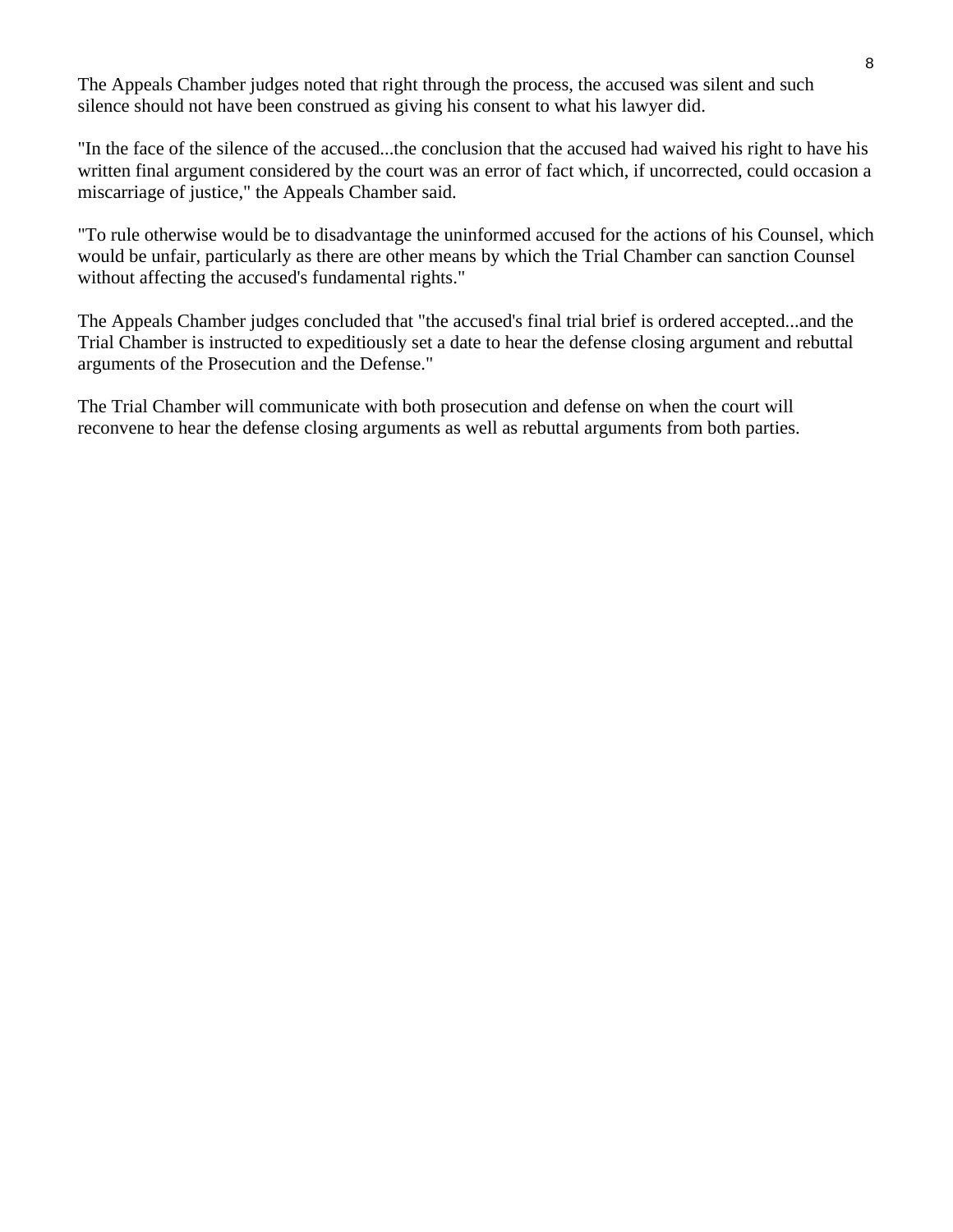#### UN News Centre Thursday, 3 March 2011

#### **UN transfers security for Sierra Leone war crimes court to local authorities**



The Special Court for Sierra Leone

3 March 2011 – The Security Council today authorized the withdrawal of United Nations peacekeepers protecting the court trying indicted war criminals in Sierra Leone, handing over responsibility to local forces at the request of the Government of the West African country.

Sine 2005, a detachment of troops from the UN Mission in neighbouring Liberia (UNMIL) has ensured security in Freetown, Sierra Leone's capital, for the UN-backed Special Court for Sierra Leone, which was set up in 2002 to try those most responsible for serious violations of international humanitarian law in the civil wars that plagued the country, starting in 1996.

In a unanimous resolution, the Council called for the 150 UNMIL troops to be withdrawn by 7 March following the training of local security personnel to take over their responsibilities.

In a letter to the 15-member body passing on the Government's request, Secretary-General Ban Ki-moon noted that the court's registrar had informed him that the UNMIL guard force was no longer needed since the evidence and archives have been transferred to The Hague, Netherlands, and its international staff have been reduced accordingly.

In the resolution, the Council asked the UN Integrated Peacebuilding Office in Sierra Leone (UNIPSIL) to include within existing security contingency evacuation arrangements relevant court officials.

The court has indicted 13 people. Eight of these have been sentenced to terms of up to 50 years in prison, while the trial of former Liberian president Charles Taylor is continuing in a chamber of the court sitting in The Hague for security reasons. Two others died before trial and two more before sentencing.

The war was marked by extreme brutality, including massacres and the severing of arms and legs of living victims.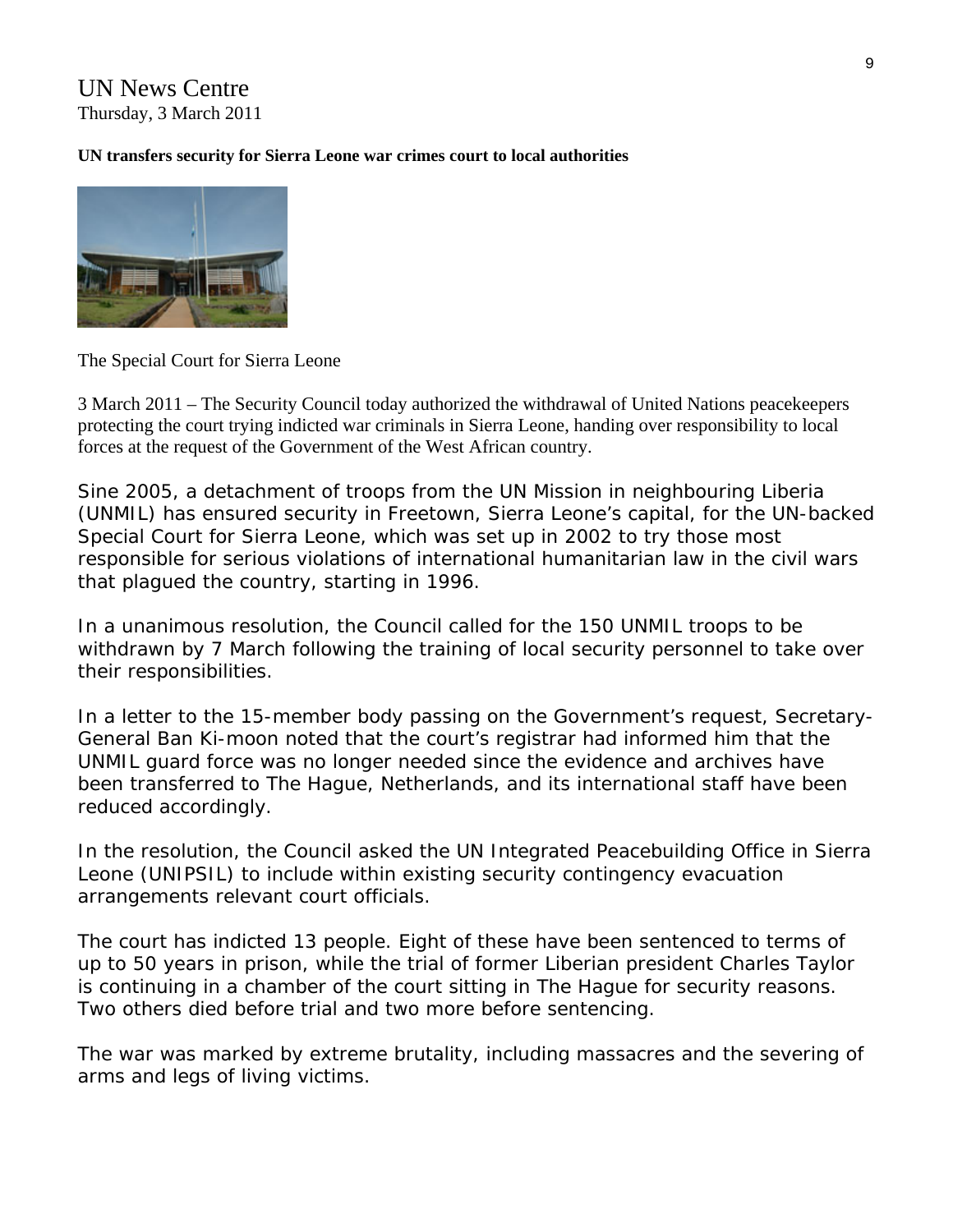#### **UN Withdraws Security Guards from Special Court for Sierra Leone**

The UN Security Council on Thursday unanimously adopted a resolution requesting the withdrawal of the UN mission in Liberia (UNMIL)'s military personnel providing security for the Special Court for Sierra Leone.

The resolution requests the withdrawal of the military personnel by March 7.

Referring to a letter received by the Special Court, the resolution notes that "the UNMIL military guard force would no longer be required beyond February 2011, and the request by the government of Sierra Leone that withdrawal be postponed to late February or early March."

Jointly established by the government of Sierra Leone and the United Nations, the Special Court for Sierra Leone is tasked with trying cases of violations of international law committed in Sierra Leone's brutal civil war since Nov. 30, 1996.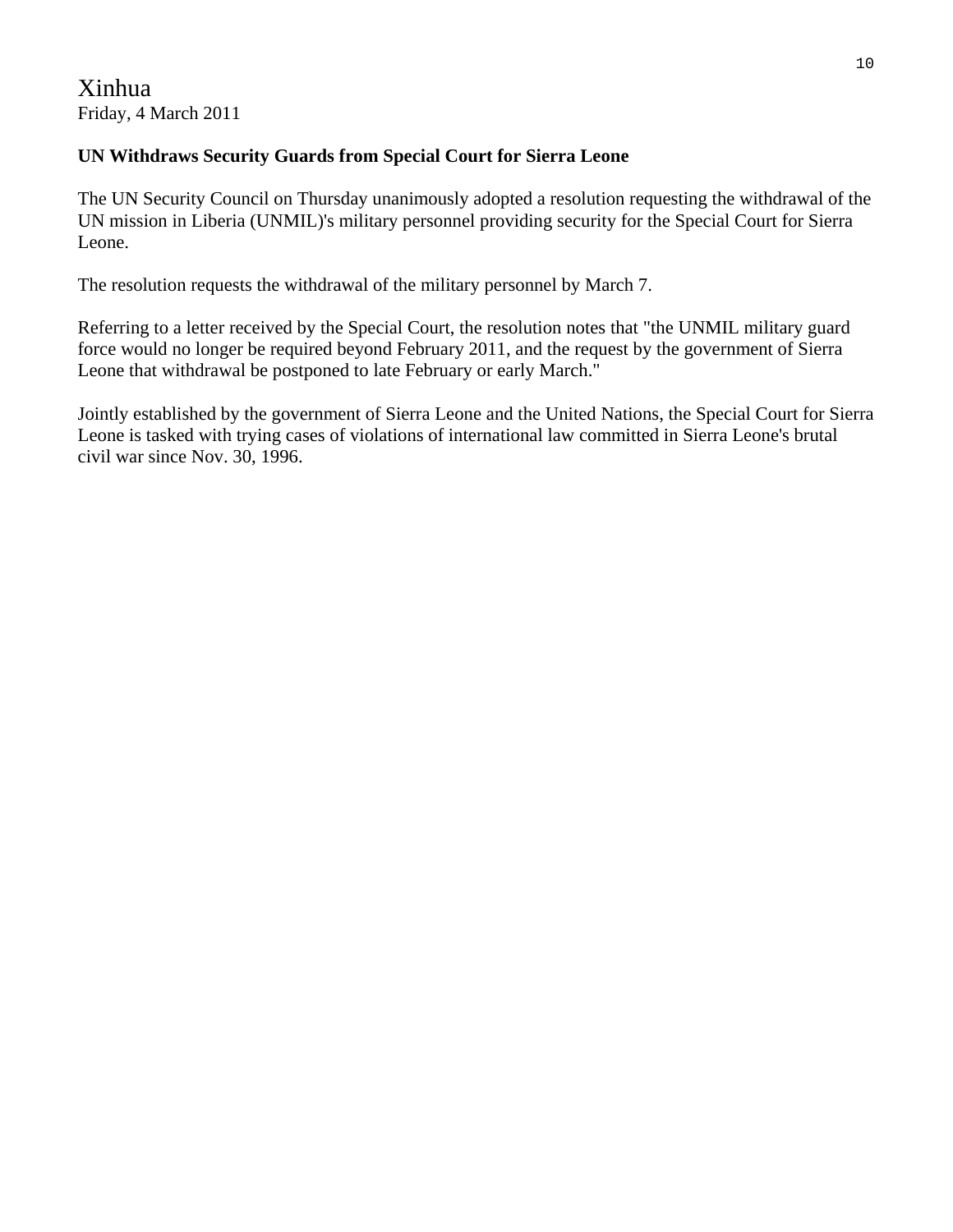#### Voice of America Thursday, 3 March 2011

#### **Former Special Court Prosecutor Once Considered Indicting Gadhafi**

Joe DeCapua

"And if the facts show he's committed international crimes that justice be done."

The former chief prosecutor for the U.N.-backed Special Court in Sierra Leone says he once considered indicting Libyan leader Moammar Gadhafi.

David Crane, who's now a law professor at Syracuse University, is the man who signed the war crimes indictment against former Liberian president Charles Taylor. He says evidence showed Col. Gadhafi's involvement in West African turmoil in the 1990s.

"Involvement of Moammar Gadhafi in the affairs of sub-Saharan Africa are well known," he says, "Moammar Gadhafi was a center point in the West African joint criminal enterprise that was essentially the blood diamond story and had a direct involvement in the tragedy that was the civil war in Sierra Leone.

What investigators found

Crane says, "He had a geo-political plan to place surrogates in various countries in West Africa, starting with Burkina Faso, then Liberia, followed by Sierra Leone, then Cote d'Ivoire, Guinea, Gambia and Senegal."

Crane began work as chief prosecutor in 2002.

"We realized very quickly that Moammar Gadhafi was involved in setting up and creating the conditions by which the Sierra Leonean civil war kicked off in March of 1991."

He says unraveling the evidence found that "both Moammar Gadhafi, [and] Blaise Campaore, the current president of Burkina Faso, as well as then-president Charles Taylor, were very much involved in this joint criminal enterprise to move guns, diamonds, gold and timber about and using diamonds as a basis by which they were able to create cash to buy guns to further their rebellions in West Africa."

#### Indicting Gadhafi?

"I considered indicting Moammar Gadhafi, but again, there were several challenges, one of which was political. But also there was some evidentiary challenges," he says, adding, "In paragraph 17 of Charles Taylor's indictment, we name and shame Moammar Gadhafi as an unindicted coconspirator."

Crane denies suggestions that some countries pressured him not to indict Gadhafi.

"That is just not true. I received no political pressure regarding any of the cases that I ran."

Would Crane like to see Gadhafi indicted, possibly by the International Criminal Court?

"I think a careful look should be given by the International Criminal Court as to what he is allegedly doing to his own people during this particular rebellion. And if the facts show he's committed international crimes that justice be done," says Crane.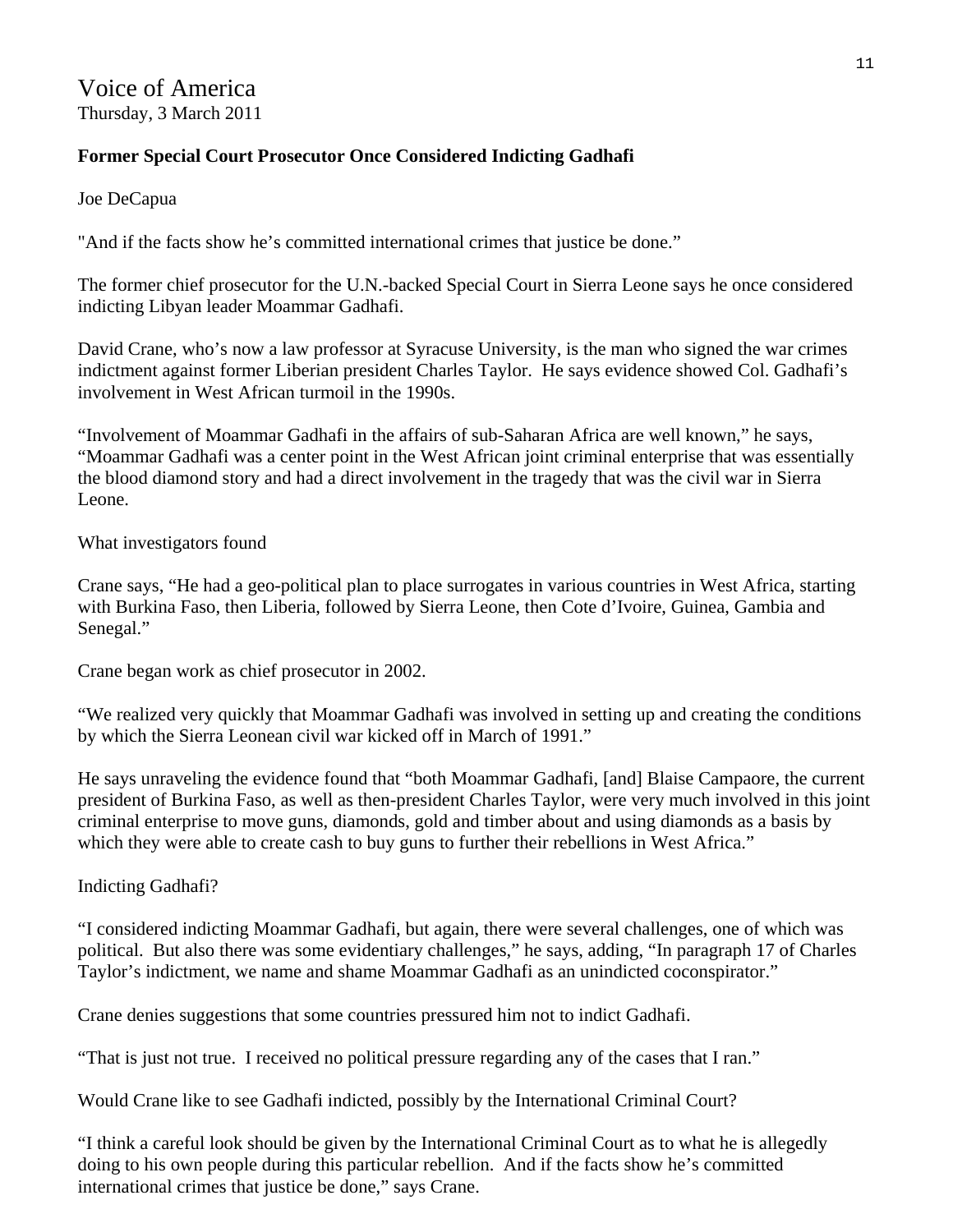#### Former Special Court Prosecutor Once Considered Indicting Gadhafi

"And if the facts show he's committed international crimes that justice be done."

The former chief prosecutor for the U.N.-backed Special Court in Sierra Leone says he once considered indicting Libyan leader Moammar Gadhafi.

David Crane, who's now a law professor at Syracuse University, is the man who signed the war crimes indictment against former Liberian president Charles Taylor. He says evidence showed Col. Gadhafi's involvement in West African turmoil in the 1990s.

"Involvement of Moammar Gadhafi in the affairs of sub-Saharan Africa are well known," he says, "Moammar Gadhafi was a center point in the West African joint criminal enterprise that was essentially the blood diamond story and had a direct involvement in the tragedy that was the civil war in Sierra Leone.

#### What investigators found

Crane says, "He had a geo-political plan to place surrogates in various countries in West Africa, starting with Burkina Faso, then Liberia, followed by Sierra Leone, then Cote d'Ivoire, Guinea, Gambia and Senegal."

Crane began work as chief prosecutor in 2002.

"We realized very quickly that Moammar Gadhafi was involved in setting up and creating the conditions by which the Sierra Leonean civil war kicked off in March of 1991."

He says unraveling the evidence found that "both Moammar Gadhafi, [and] Blaise Campaore, the current president of Burkina Faso, as well as then-president Charles Taylor, were very much involved in this joint criminal enterprise to move guns, diamonds, gold and timber about and using diamonds as a basis by which they were able to create cash to buy guns to further their rebellions in West Africa."

#### Indicting Gadhafi?

"I considered indicting Moammar Gadhafi, but again, there were several challenges, one of which was political. But also there was some evidentiary challenges," he says, adding, "In paragraph 17 of Charles Taylor's indictment, we name and shame Moammar Gadhafi as an unindicted coconspirator."

Crane denies suggestions that some countries pressured him not to indict Gadhafi.

"That is just not true. I received no political pressure regarding any of the cases that I ran."

Would Crane like to see Gadhafi indicted, possibly by the International Criminal Court?

"I think a careful look should be given by the International Criminal Court as to what he is allegedly doing to his own people during this particular rebellion. And if the facts show he's committed international crimes that justice be done," says Crane.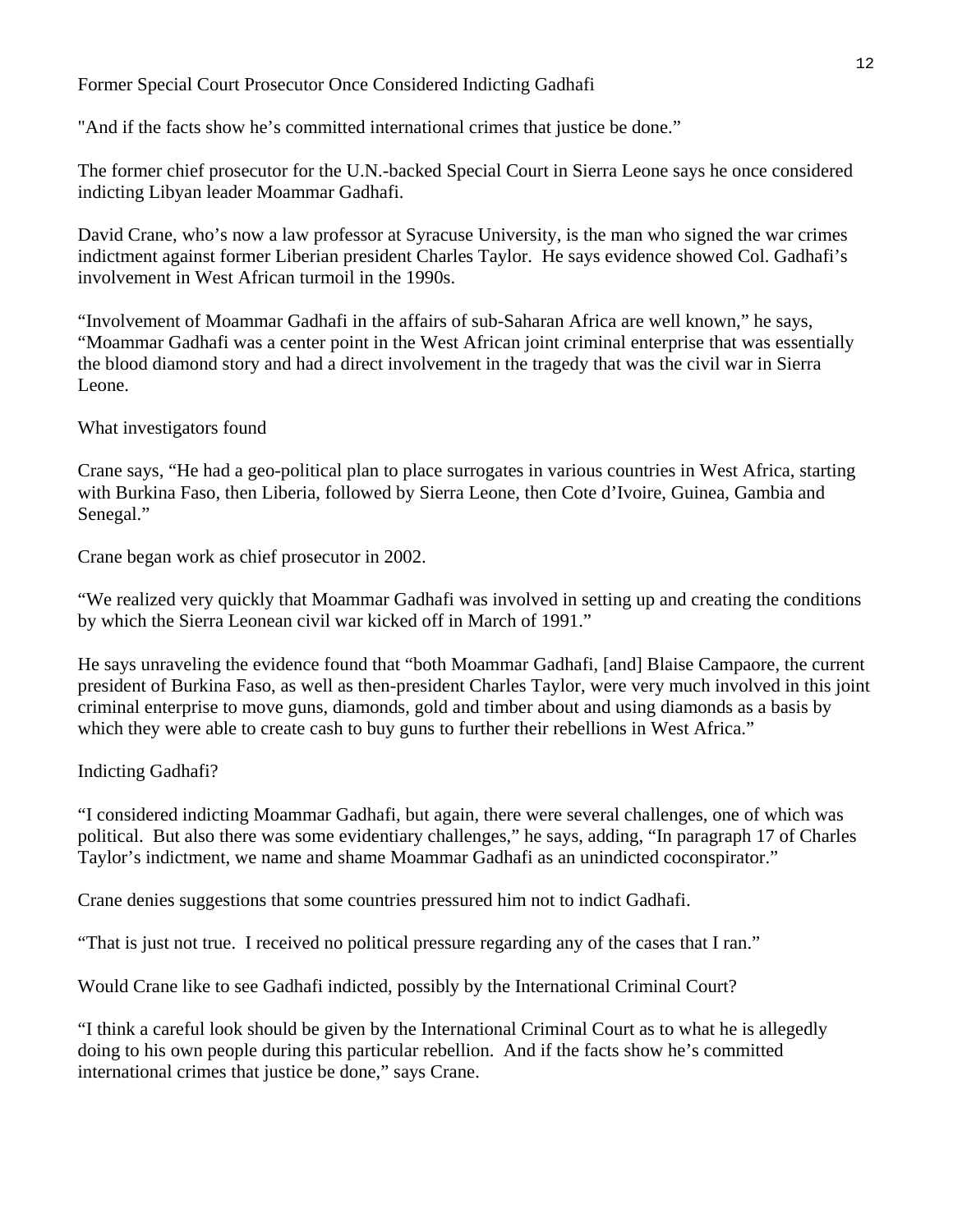#### Radio Netherlands Wednesday, 2 March 2011

#### **JCE: Just Convict Everyone?**

The former Serbian police chief, Vlastimir Djordjevic, 62, stood in silence and blinked as presiding Judge Kevin Parker passed sentence. Twenty-seven years in prison for participation in a joint criminal enterprise (JCE) whose aim was to change the ethnic balance in Kosovo, where Albanians make up a 90-percent majority.

#### By Geraldine Coughlan, The Hague

Judges said that Djordjevic played a crucial role in a JCE, headed by the former Yugoslav president Slobodan Milosevic, that coordinated the murder, persecution and deportation of Kosovo Albanian civilians in 1999.

The judges said Djordjevic was criminally responsible for failing to prevent atrocities and punish Serbian troops for crimes in Kosovo. The defence had argued that there was no JCE and that the crimes were isolated incidents by Serbian forces against terrorists, therefore legitimate actions under customary international law.

The notion of JCE is controversial. It first appeared at the ICTY and is now applied by other international courts such as the SCSL and the ECCC. The JCE doctrine considers members of an organized group to be responsible for crimes committed by the group – for instance, if one person in a group of three, kills one person during a robbery, the law considers all three guilty of murder.

The JCE theory, nicknamed "Just Convict Everyone", has been criticised by legal scholars since its inception in the Tadic case at the ICTY in 1999. Critics claim that rulings by international courts rely too easily on the notion of JCE responsibility, as it does not require proof of superior responsibility, a significant contribution, or even proof of intent to commit a crime. A defendant may be held responsible even if he was not in agreement with the other members of the group, or if he did not in fact contribute to those crimes. Guenael Mettraux of the International Criminal Law Bureau, said that the law of JCE has the effect of "a distorting mirror, of magnifying many times over the responsibility of the accused and attaching to him criminal responsibility for acts and conduct that cannot, in any reasonable sense, be said to be personally attributable to him. Through that legal prism, the individual may be held liable for the collective and not just the personal."

Judge Parker said Serbian forces controlled by Djordjevic, expelled at least 200,000 Kosovo Albanians from Kosovo and murdered civilian women, children and the disabled.

Parker also said Djordjevic played a "key role" in trying to cover up more than 800 killings by having bodies removed from Kosovo, sometimes in refrigerated trucks, and buried in mass graves in Serbia.

Djordjevic, who was arrested in 2007 in Montenegro, denied the charges, saying he had no control over the Serb forces.

"I did not know, I did not have reason to know that my subordinates committed widespread crimes against the Albanian population," he told judges during his trial.

The defence also underlined that the plan for establishing control in Kosovo was legitimate, since Kosovo was Serbian territory.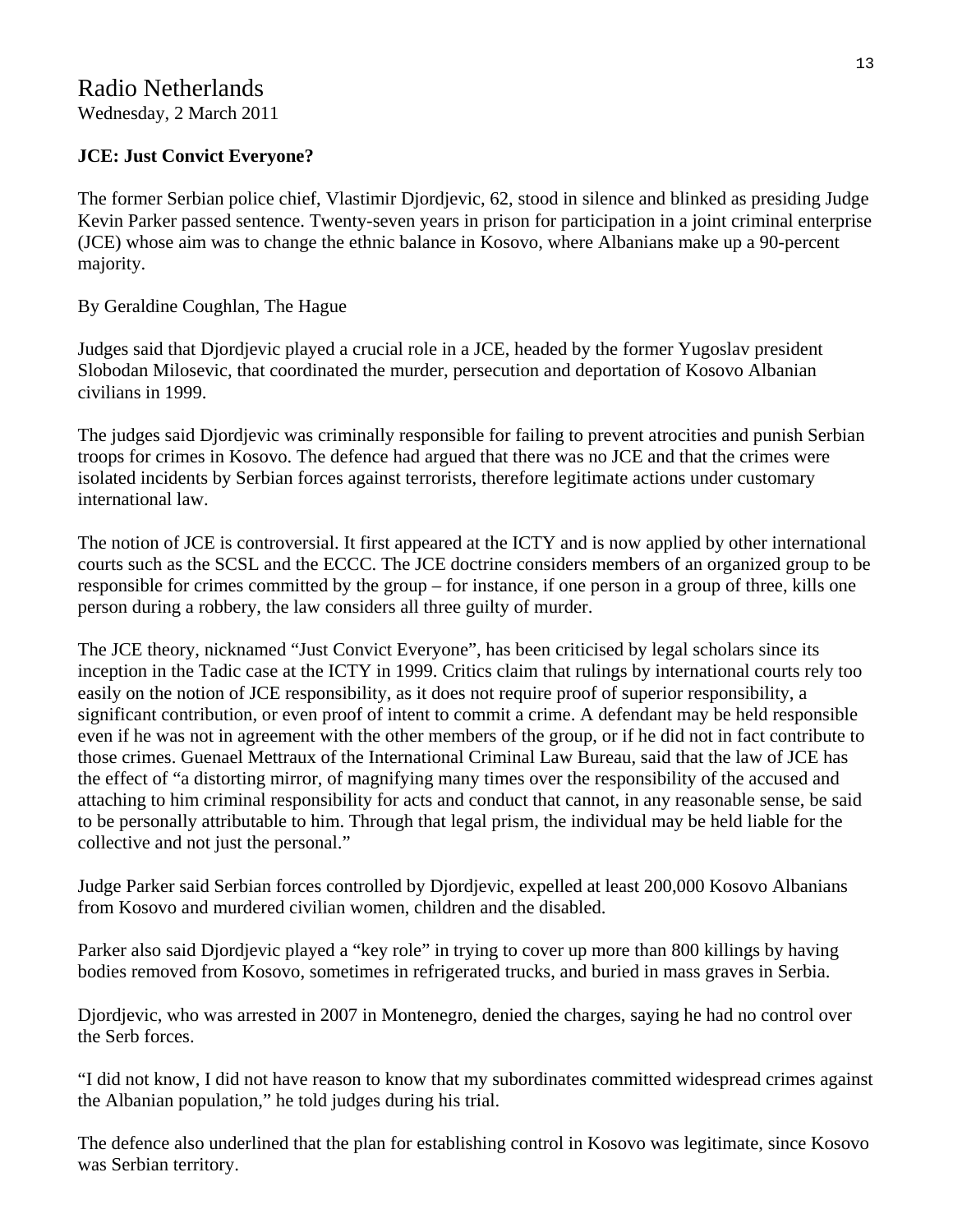But the tribunal rejected that defense, saying Djordjevic had "effective control" of police and other Serbian forces. It said he was a crucial player in a plot led by Milosevic to drive Albanians out of Kosovo, the province that has since declared independence from Serbia.

Mettraux believes the JCE doctrine could trigger unlimited negative consequences against an accused. "Under such an all-encompassing theory of liability, a local drug dealer could for instance be held responsible for the country's drug trade, a local polluter for global warming and a train conductor carrying Jews to Auschwitz for the Holocaust" said Mettraux.

Legal experts say the legacy of international criminal tribunals will be judged not by the number of convictions, but by the fairness of their proceedings.

It is argued that a law that punishes unfairly would not serve the legacy of these institutions. Mettraux claims the doctrine of JCE appears to have done just that – is this doctrine "a development that we should applaud or fear?" he asks. Critics are now asking if the JCE is the start of a new legal trend – of "Just Convicting Everyone".

The verdict marked the end of the Yugoslav war crimes tribunal's final trial dealing with atrocities in the Kosovo conflict. The court will, however, conduct a partial retrial of former Kosovo Prime Minister Ramush Haradinaj for alleged crimes against Serbs.